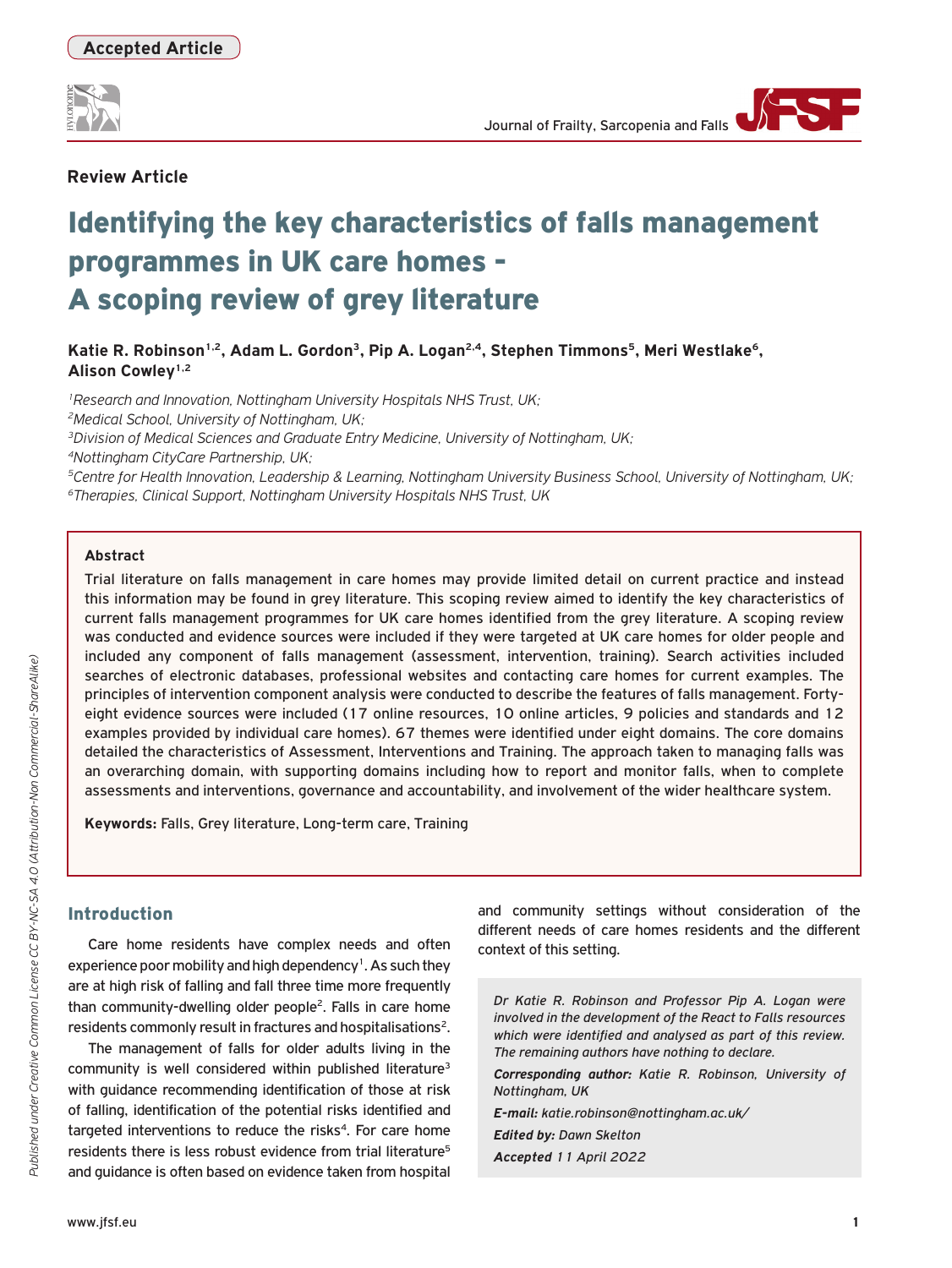| <b>Search Activity</b>                         |                                               | <b>Number of</b><br>evidence sources<br>identified |
|------------------------------------------------|-----------------------------------------------|----------------------------------------------------|
|                                                | <b>ASSIA</b>                                  | 512                                                |
| <b>Electronic databases of grey literature</b> | Social Care Online                            | 901                                                |
|                                                | Open Grey                                     |                                                    |
| Internet search of search engines              | Google                                        | 37                                                 |
|                                                | Age UK                                        | 527                                                |
| Search of relevant third sector websites       | Care Quality Commission                       | $\overline{4}$                                     |
|                                                | Chartered Society of Physiotherapy            | 277                                                |
| Search of relevant professional websites       | <b>British Geriatrics Society</b>             |                                                    |
|                                                | Royal College of Occupational Therapists      | 54                                                 |
|                                                | Academic Health Science Network               |                                                    |
| <b>Request for information from relevant</b>   | Enhanced Health in Care Homes Nottinghamshire | 12                                                 |
| distribution lists                             | Lincolnshire Care Group                       | No response                                        |

**Table 1.** Summary of search activity.

A Cochrane review of interventions to manage falls in care homes concluded that most evidence was of such poor quality that they were unable to identify the most effective falls management strategies for care home residents<sup>6</sup>. This gap in the evidence has been bridged, to some extent, by the results of the Falls in Care Homes (FiNCH) study<sup>7</sup> which showed that a multifactorial falls prevention intervention comprising awareness raising, education, screening, decision support and implementation was associated with a significant reduction in falls and was cost effective in a cohort of UK care homes for older people.

A major limitation of the FiNCH study – as with all randomised controlled trials – was that it carefully controlled the context for intervention implementation. In the real world, meanwhile, care homes and the healthcare sectors that provide care to them are defined by significant variability<sup>8</sup> that could challenge such systematic approaches to falls management approaches.

In order to prepare the care home sector for systematic approaches to falls prevention, it is necessary to understand the current spectrum of practice, and the extent to which this aligns to the evidence base or not. These types of data are largely not reported in academic literature, as the previous Cochrane review shows, but are much more likely to be represented in the grey literature. This comprises policy papers, service specifications and evaluations, and guidelines published either in paper or online and not captured in bibliographic databases. The accessibility of this type of literature means it is most likely to be read and used by health and social care staff. Reviewing the grey literature has provided useful insights into the current practice of other aspects of resident care for example staffing and environment considerations in dementia care9.

This scoping review therefore aimed to identify the key characteristics of current falls management programmes for care home residents in the UK identified from the grey literature.

## Methods

This scoping review was conducted in accordance with the Joanna Briggs Institute (JBI) guidelines<sup>10</sup>. The protocol was registered on Open Science Framework prior to the work being conducted.

## *Review Question*

The review question was developed in collaboration with healthcare professionals and care home managers. The question addressed by this review was:

*What are the key components of falls management programmes currently delivered in UK care homes?* 

The review was designed to meet the following objectives:

- 1. Describe the type of evidence sources that address falls management (including assessment, interventions and training) in care homes.
- 2. Describe the key characteristics of current falls assessment approaches.
- 3. Describe the key characteristics of current falls intervention programmes.
- 4. Describe the key characteristics of current falls management training programmes.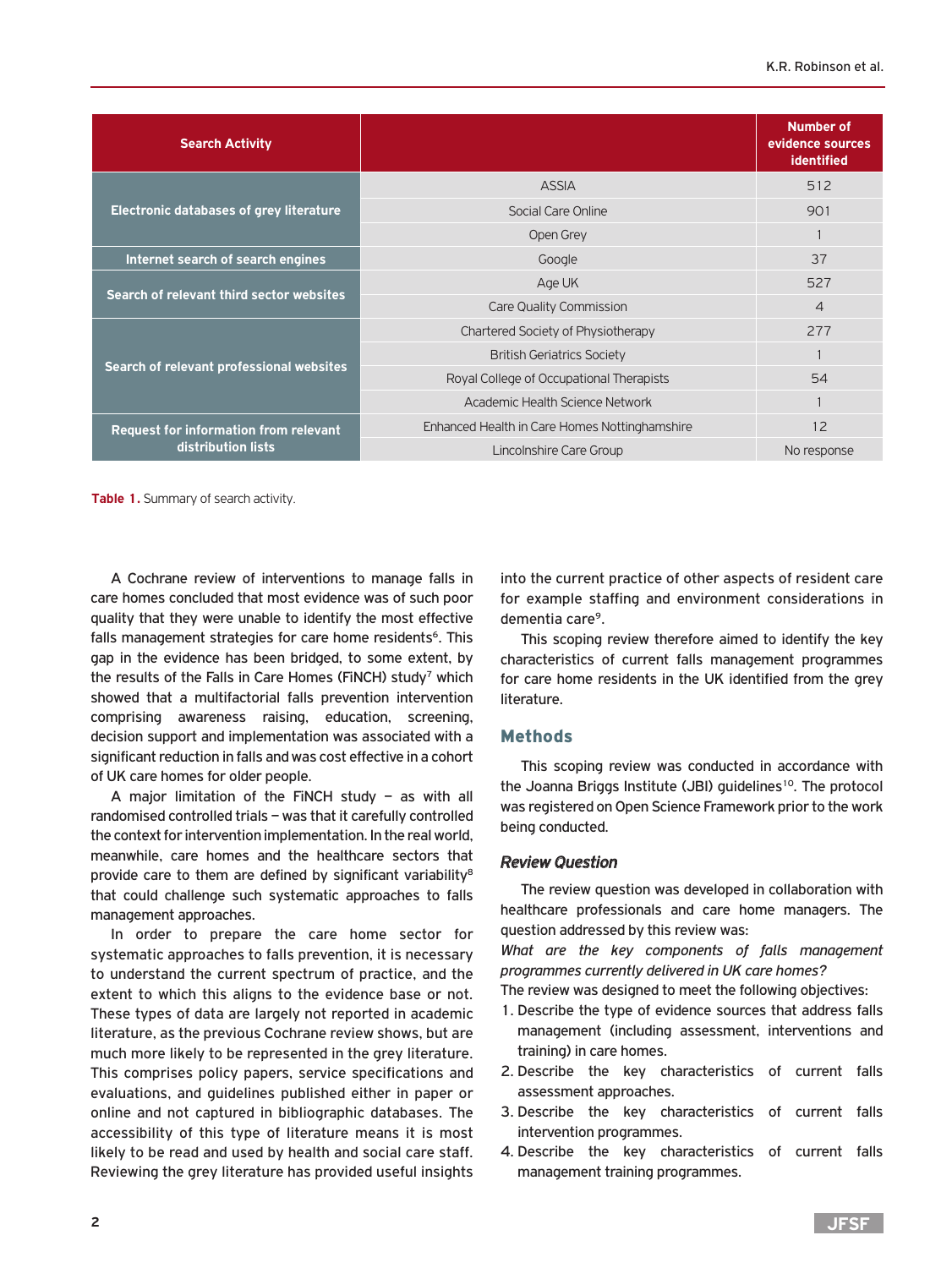## **Table 2.** Online resources.

| <b>Title and Date</b>                                                                                                  | <b>Organisation</b>                                                                        | <b>Summary</b>                                                                                                                                                                                                                                                                                    | <b>Type of Evidence</b><br>Source                | <b>Target Audience</b>                                  |
|------------------------------------------------------------------------------------------------------------------------|--------------------------------------------------------------------------------------------|---------------------------------------------------------------------------------------------------------------------------------------------------------------------------------------------------------------------------------------------------------------------------------------------------|--------------------------------------------------|---------------------------------------------------------|
| Care about physical activity (2016)                                                                                    | Scottish Care Inspectorate                                                                 | Range of resources to support older people to remain and increase activity including<br>within care homes.                                                                                                                                                                                        | Online set of resources                          | Older people and<br>people working<br>with older people |
| Care homes and falls prevention (2021)                                                                                 | Torbay and South Devon NHS<br><b>Foundation Trust</b>                                      | Information about a local falls trainings programmes and how to access                                                                                                                                                                                                                            | Online information                               | Care home and<br>healthcare staff                       |
| Care Homes- medication and falls (2018)                                                                                | PresQIPP- Community Interest<br>Company                                                    | Factsheet on medication and falls                                                                                                                                                                                                                                                                 | Online information                               | Care home staff                                         |
| Falls best practice training and resources (2016)                                                                      | Nottinghamshire County<br>Council                                                          | Signposting to relevant falls related resources (such as NICE, Skills for Health)                                                                                                                                                                                                                 | Online signposting of<br>resources               | Care home staff                                         |
| Falls prevention (2019)                                                                                                | Healthy London Partnership                                                                 | Main article about chair yoga with links to falls assessments and posters from CCG                                                                                                                                                                                                                | Online information                               | Care home staff                                         |
| Falls toolkits (2015)                                                                                                  | <b>Essex County Council and</b><br>North East Essex Clinical<br><b>Commissioning Group</b> | Falls folder with range of resources including safety cross, safety stick, falls checklist,<br>tumbles 7 falls monitoring record.                                                                                                                                                                 | Downloadable<br>resources                        | Care home staff                                         |
| Managing a fall that may require an ambulance during<br>the COVID-19 pandemic (2020)                                   | Developed by the National Falls<br><b>Prevention Coordination Group</b>                    | Advice on what to do regarding ambulance call outs during Covid                                                                                                                                                                                                                                   | Poster available online<br>to download           | Care home staff                                         |
| Managing falls and fractures in care homes for older<br>people (2016)                                                  | Scottish Care Inspectorate                                                                 | Good practice resource for care home staff outlining a quality improvement approach<br>using PDSA to assess current falls approach and improvements. Background of<br>importance of considering falls, risk factors, training resources and specific prevention<br>and management tool resources. | Good practice<br>handbook and resource           | All care home<br>staff                                  |
| Managing falls and fractures in care homes for older<br>people (2011)                                                  | NHS Scotland and Social Care<br>and Social Work Improvement<br>in Scotland                 | Original resource developed in 2011 outlining best practice resources for care<br>homes. This has been updated in 2016                                                                                                                                                                            | <b>Good Practice</b><br>Handbook and<br>Resource | All care home<br>staff                                  |
| Managing falls and fractures in care homes for older<br>people Falls Prevention and Management Resource<br>Pack (2015) | Sutton and Merton Community<br><b>Services</b>                                             | Resource pack for care homes for assessment and intervention with falls. Resource<br>pack considered a training resource for care home staff                                                                                                                                                      | Online resource pack                             | Care home staff                                         |
| Northern Ireland Nursing Home Regional Collaborative<br>Falls Prevention Toolkit (2013)                                | Public Health Safety Forum                                                                 | Online resource with toolkit including falls safety stick, resource leaflets and risk<br>assessments.                                                                                                                                                                                             | Online resource and<br>best practice             | Care home staff                                         |
| Preventing falls in care homes (2020)                                                                                  | <b>Bristol City Council</b>                                                                | Series of resources including PowerPoints presentations on expectation after a fall<br>and links to other guidance such as the NICE Falls Guidelines                                                                                                                                              | Online set of resources                          | Care<br>professionals and<br>residents                  |
| Quick Guide (2018)                                                                                                     | AHPs into Action                                                                           | Case studies to support enhanced health in care homes including falls components                                                                                                                                                                                                                  | Online quick quide                               | <b>Allied Health</b><br>Professionals                   |
| React to Falls (2018)                                                                                                  | Collaboration of university and<br>researchers                                             | Series of videos on the risk factors and actions for falls, behaviour case study and<br>resource booklet.                                                                                                                                                                                         | Online training<br>resources                     | Care home staff<br>and healthcare<br>professionals      |
| Reducing falls in care homes (2018)                                                                                    | Perth and Kincross Council                                                                 | Recommendations from County Council for care homes in the management of falls.<br>Recommendations based on the Managing falls and fractures in care homes for older<br>people (2016)                                                                                                              | Online information                               | Care home staff                                         |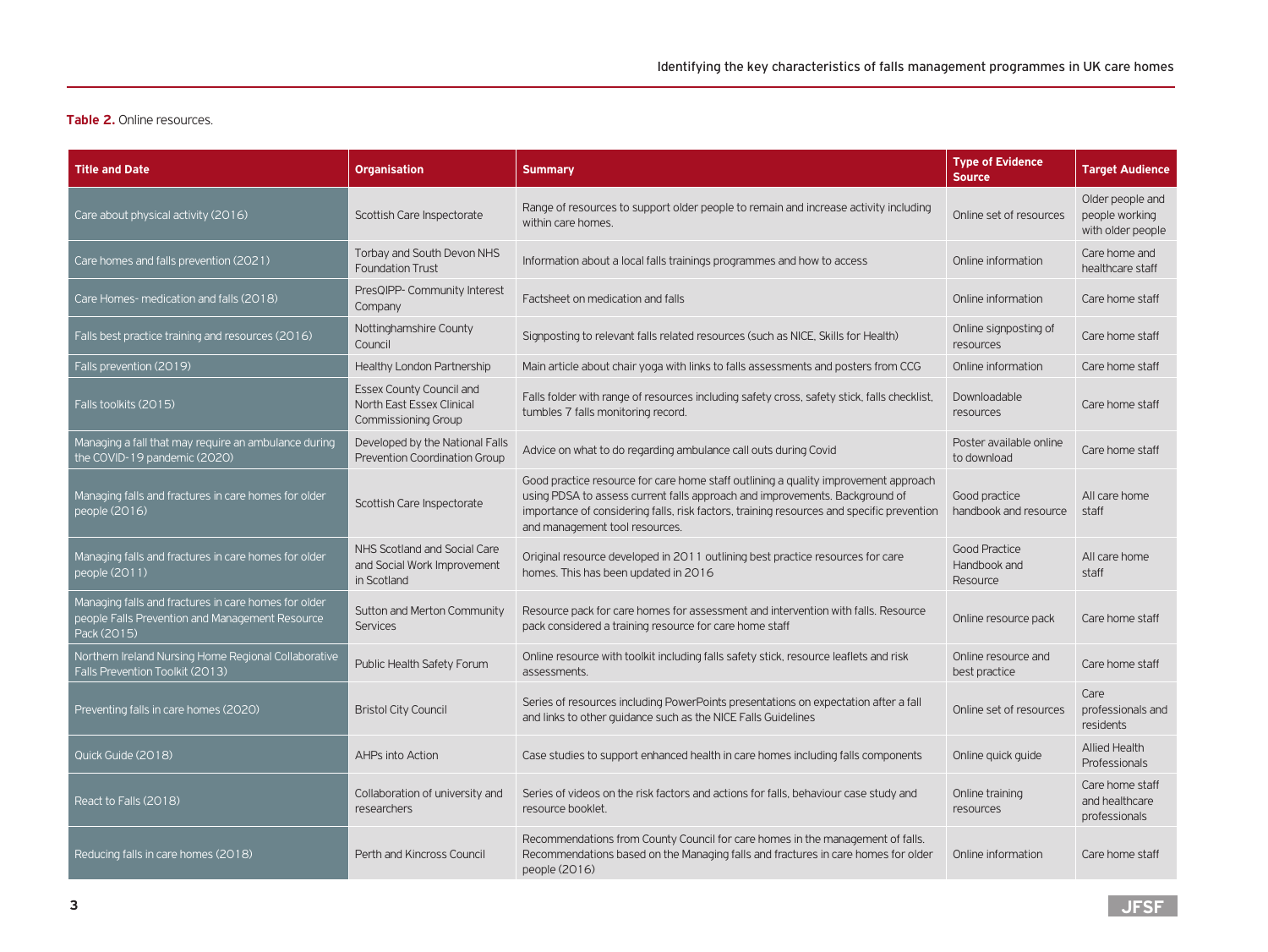# **Table 2.** *(Cont. from previous page).*

| Title and Date                    | <b>Organisation</b>                                                                        | <b>Summary</b>                                                                                                                                                                                                                                | <b>Type of Evidence</b><br><b>Source</b> | <b>Target Audience</b>                               |
|-----------------------------------|--------------------------------------------------------------------------------------------|-----------------------------------------------------------------------------------------------------------------------------------------------------------------------------------------------------------------------------------------------|------------------------------------------|------------------------------------------------------|
| Up and About in care homes (2014) | NHS Education for Scotland                                                                 | Website with resources about the Up and About in Care home programme of work.<br>Includes newsletters, learning sessions and case studies. Guidance is based around<br>the Managing falls and fractures in care homes for older people (2016) | Online resource                          | Anyone working<br>in a care home for<br>older people |
| 7 steps to falls prevention       | <b>Essex County Council and</b><br>North East Essex Clinical<br><b>Commissioning Group</b> | falls prevention advice using TUMBLES acronym                                                                                                                                                                                                 | Downloadable<br>factsheet                | Care home staff                                      |

## **Table 3.** Online articles.

| <b>Title and Date</b>                                                                                              | <b>Organisation</b>               | <b>Summary</b>                                                                                                                 | <b>Type of Evidence</b><br><b>Source</b>             | <b>Target Audience</b>                         |
|--------------------------------------------------------------------------------------------------------------------|-----------------------------------|--------------------------------------------------------------------------------------------------------------------------------|------------------------------------------------------|------------------------------------------------|
| A carer speaks out about what happens when<br>residents fall (2017)                                                | Mangar Health                     | View from a care home worker and the need to protect themselves when moving and<br>handling                                    | Online article                                       | Care home staff                                |
| Falls in Care Homes: "Let's go and invent tomorrow,<br>instead of worrying about what happened yesterday<br>(2020) | <b>BGS</b>                        | Blog about research development of React to Falls App                                                                          | Online blog                                          | Researchers<br>and healthcare<br>professionals |
| Focus: Falling in the care home (2020)                                                                             | Care to be Different              | Advice for relatives and residents on care home responsibilities relating to falls and<br>offers feedback for complaints       | Online Article                                       | Residents and<br>relatives                     |
| Managing the risk of falls in care homes (2019)                                                                    | Care docs                         | Best practice and advice article outlining 5 useful tips on managing the risk of falls                                         | Care docs                                            | Care home staff                                |
| Preventing falls in care homes (2013)                                                                              |                                   | Short discussion on the importance of falls prevention in care homes                                                           | Journal discussion<br>- non peer reviewed<br>article | Researchers<br>and healthcare<br>professionals |
| Preventing falls in care settings (2015)                                                                           | <b>Quality Compliance Systems</b> | Summary of work to develop the Managing falls and fractures in care homes for older<br>people                                  | Online article                                       | Care home staff                                |
| Staying on my feet (2018)                                                                                          | My Home Life Cymru                | Education programme of supporting activity to reduce risk                                                                      | Online advert for<br>education programme             | Care home staff<br>and residents               |
| Tips on preventing falls in care homes (2017)                                                                      | Care Home.co.uk                   | Tips on preventing falls in care homes. Short online article with links to on-going care<br>home research (FinCH)              | Online Article                                       | Residents and<br>relatives                     |
| Tips for Managing Falls in Care Homes                                                                              | Yorkshire care equipment          | Overview of falls management using the I STUMBLE approach if a resident falls. Focus<br>on after a fall and the no lift policy | Online article                                       | Care home staff                                |
| 9 ways to help prevent slips, trips and falls in care<br>homes (2019)                                              | Croner-i                          | 9 steps for care homes manager to consider in falls management                                                                 | Online education                                     | Care home<br>managers                          |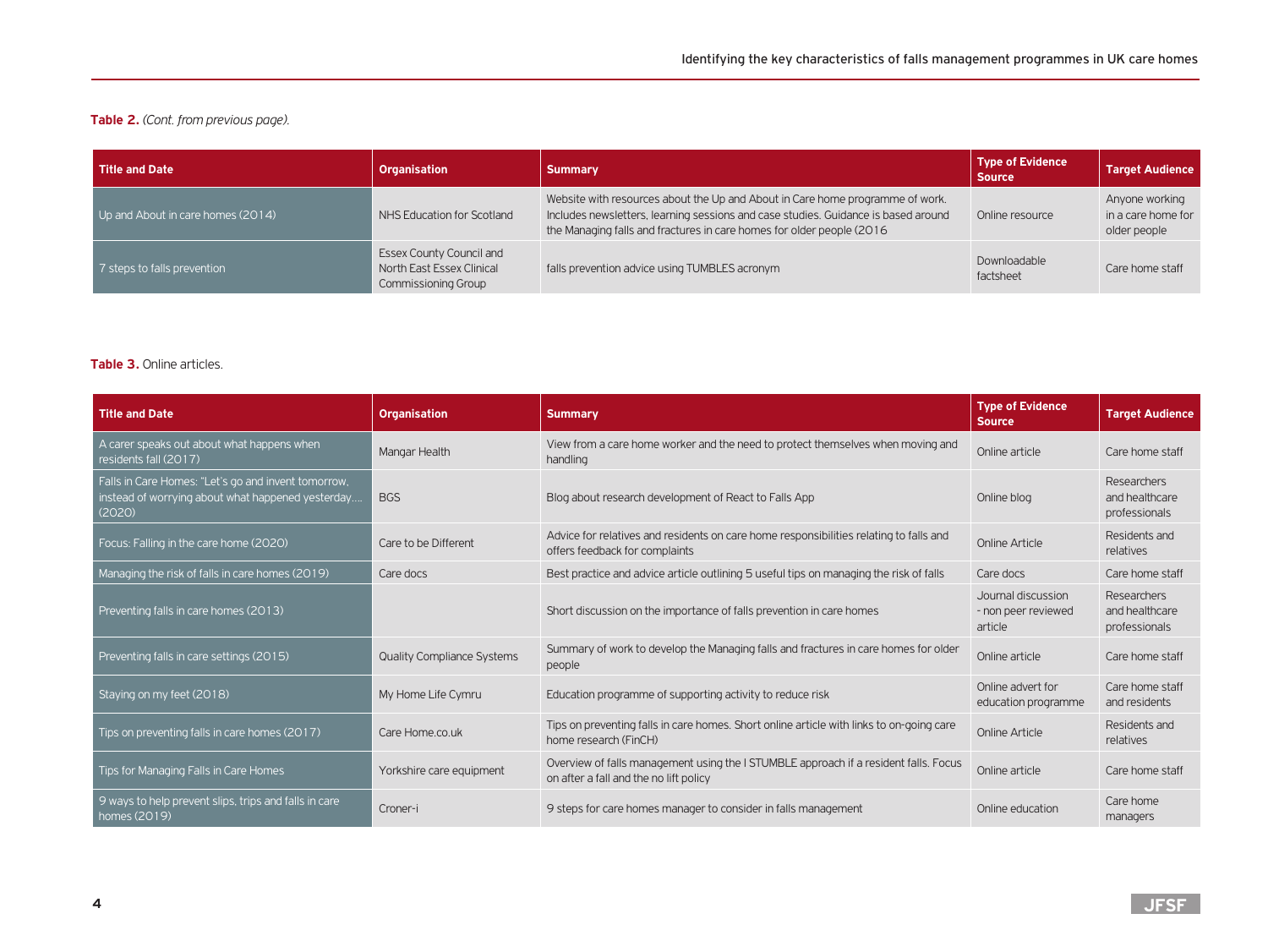## *Search Strategy*

The search strategy was developed to find evidence from grey literature as the information relating to the review question was most likely to be found in grey literature such as policy documents, online training resources and reports from care organisations. Grey literature for this review was defined as literature not subject to a peer review process and not under the control of commercial publishing organisations<sup>11</sup>.

The search strategy included a broad range of search activities outlined below:

- 1. Electronic databases of grey literature (ASSIA, Open Grey, Social Care online and 'Up-to-date').
- 2. Internet search using search engines (e.g. Google).
- 3. Search of relevant third sector websites (e.g. Age UK, CQC).
- 4. Search of relevant professional websites (e.g. Chartered Society of Physiotherapy, British Geriatrics Society).
- 5. Request for information about falls management programmes from relevant distribution lists (e.g. Enhanced Health In Care Home Lead ).

The search terms for the grey literature were deliberately broad and used the key words *'falls', 'falling', 'fall'*, 'slips, 'trips' and *'care homes', 'long-term care', 'residential care'* and *'nursing homes'*. These terms are commonly used within UK care home literature and by the care home and healthcare community<sup>12</sup>.

# *Eligibility Criteria*

The eligibility criteria was developed in line with the 'population-concept-context (PCC)' framework suggested by the Joanna Briggs Institute for scoping reviews<sup>10</sup>. Eligible evidence was included if it met the following criteria:

- Population: evidence targeted at UK care homes for older adults (65 years and over). The population was limited to the UK as the aim of the review was to describe the key components of falls management programmes in the UK to support future implementation acknowledging that practices and care home structures may be different across different countries.
- Concept: falls management programmes (any component of assessment, intervention and training)
- Context: all types of evidence sources published or updated from June 2013 onwards. This date was chosen as the National Institute of Health and Care Excellence (NICE) "Falls in older people: assessing risk and prevention" was last updated in June 2013<sup>4</sup>.

## *Study Selection*

Two authors (KR, AC) independently reviewed each evidence source against the eligibility criteria. The reviewers then met to discuss their decisions and resolve any disagreements.

## *Data Extraction and Synthesis*

Data from the included literature was extracted using a standardised data extraction form which included details of the components of falls assessments, falls interventions and falls training. Using the principles of intervention component analysis, line-by-line coding of the written information was conducted to identify and categorise the described features of falls assessments, falls interventions and falls training. Intervention component analysis is usually a two stage process that is used to identify the key characteristics of interventions when they are similar, or differ only slightly, and helps to identify the characteristics of an optimum  $intervention<sup>13</sup>$ . This approach was adapted for use in this review to identify the key characteristics of falls management programmes, without consideration of effectiveness as this was not relevant to the research question and was unlikely to be covered within the grey literature.

## Results

Table 1 outlines the search activities undertaken and the number of evidence sources identified from each activity.

### *Summary of included evidence sources*

Forty-eight evidence sources were considered eligible for inclusion and underwent data extraction summarised in Seventeen evidence sources were considered resources for supporting falls management in care homes and included a booklets, videos, training presentations and newsletters (Table 2). Ten evidence sources were categorised as online articles outlining tips for falls prevention, research updates and advice for care home staff, residents and relatives (Table 3). Nine evidence sources were categorised as policies or standards which included individual care home policies, policies from care home chains and national guidelines for falls management for older people (Table 4). Twelve evidence sources were examples of falls management assessments and care plans provided by individual care homes.

Social care staff were the most common target audience of the materials. Authors of the materials included clinical and research experts in the field, care home providers, national guideline bodies (e.g. NICE), professional bodies (e.g. the Royal College of Occupational Therapists). The NICE guidance for falls prevention for older people was referenced most frequently with evidence sources claiming the information complied with this guidance.

### *Coding framework and development*

Line by line coding of all the evidence sources identified 188 codes relating to falls assessments, falls intervention and falls training programmes. These codes were then grouped into 67 themes under 8 domains (summarised in Figure 1). The core domains detailed the characteristics of Assessment, Interventions and Training. The approach taken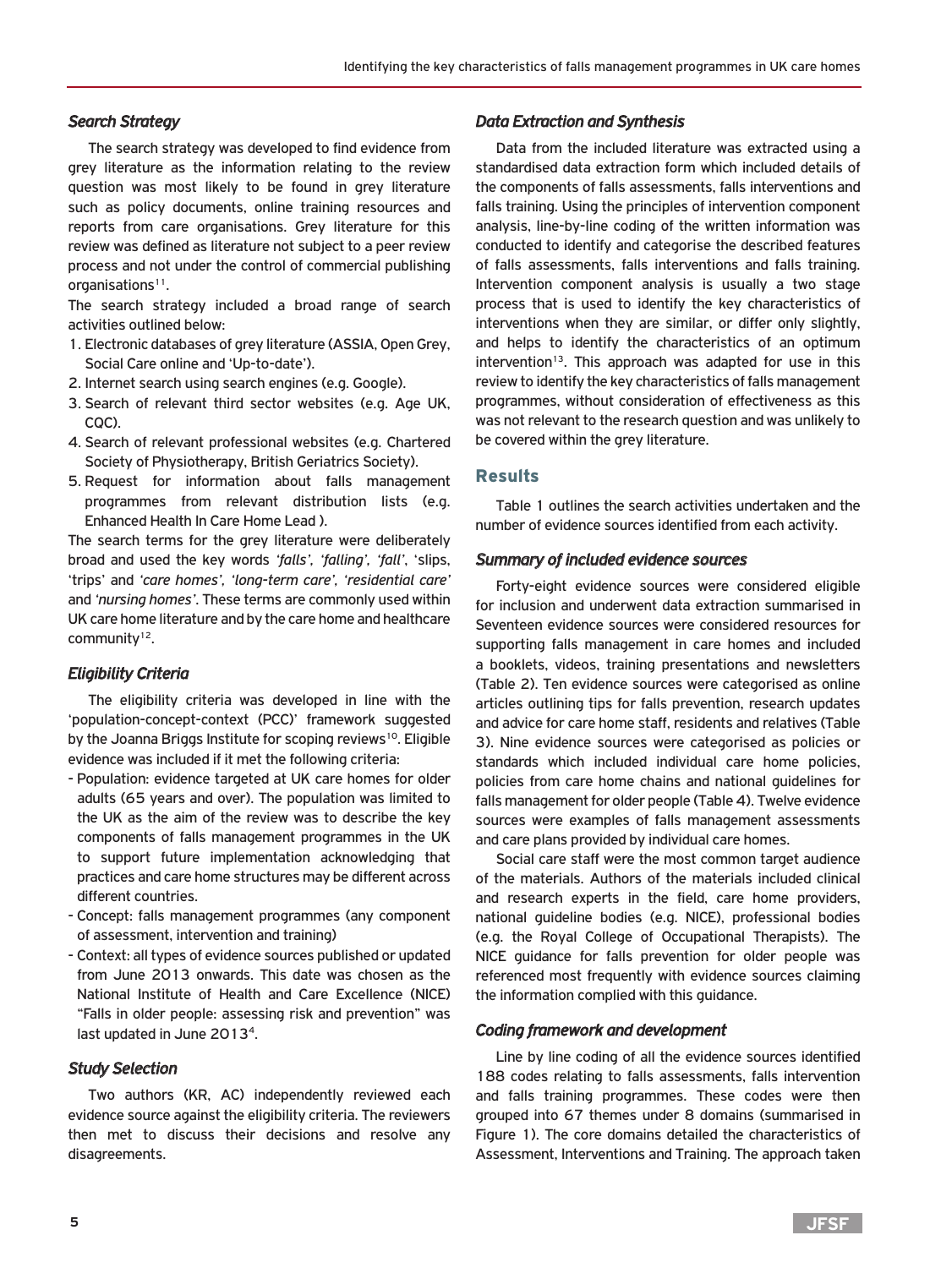#### **Table 4.** Policies, standards and frameworks.

| <b>Title and Date</b>                                                                     | <b>Organisation</b>                                | <b>Summary</b>                                                                                                                                       | <b>Type of Evidence</b><br><b>Source</b> | <b>Target Audience</b>                                        |
|-------------------------------------------------------------------------------------------|----------------------------------------------------|------------------------------------------------------------------------------------------------------------------------------------------------------|------------------------------------------|---------------------------------------------------------------|
| Falls in older people: QS86                                                               | <b>NICE</b>                                        | Standards for falls prevention. Not specific to care homes but refers to extended care                                                               | Quality standards                        | Health and social<br>care staff                               |
| Falls prevention Care Home Standards. No date                                             | Age UK                                             | Standard for falls prevention and Active Care Home Mark                                                                                              | <b>Standards</b>                         | Care homes and<br>day services                                |
| Occupational therapy in the prevention and<br>management of falls in adults (2020)        | Royal College of Occupational<br><b>Therapists</b> | Practice quideline for occupational therapist and refers to care inspectorate quidelines<br>for care home specific advice and need for more research | <b>Practice Guideline</b>                | Occupational<br>therapists                                    |
| Policy on the management and reduction of slips trips<br>and falls (2019)                 | <b>Mersey Care</b>                                 | Trust Policy of the management of falls including care homes and staff visiting care<br>homes                                                        | Trust policy                             | NHS staff                                                     |
| PROVIDING SAFE CARE IN CARE HOMES. No date                                                | East Midlands Patient Safety<br>Collaborative      | Self-assessments and standards for preventing and managing falls based on the NICE<br>statements                                                     | Self-assessment and<br>standards         | Care home staff                                               |
| Slips, Trips and Falls Policy (2014)                                                      | Woodlands and Hill Brow<br>Residential Care Homes  | Online policy                                                                                                                                        | Policy                                   | Care home staff<br>and residents<br>in this group of<br>homes |
| The framework for Enhanced Health in Care Homes<br>(2020)                                 | NHS England and NHS<br>Improvement                 | 7 Care elements for improving care in care homes. Care element three relates to falls<br>prevention, reablement, and strength and balance            | Framework                                | Care home staff.<br>health and social<br>care staff           |
| Review of integrated care: focus on falls (2019)                                          | Healthcare Inspectorate Wales                      | Description of what good looks like in falls management in care homes                                                                                | Report                                   | Care home staff<br>and healthcare<br>staff                    |
| Falls and fracture consensus statement: supporting<br>commissioning for prevention (2017) | <b>Public Health England</b>                       | Consensus of best evidence to support commissioning of falls services                                                                                | <b>Consensus Statement</b>               | Health and social<br>care staff                               |

to managing falls was an overarching domain, with supporting domains including how to report and monitor falls, when to complete assessments and interventions, governance and accountability, and involvement of the wider healthcare system.

The key characteristics of each domain is now presented.

#### 1. Approach

Within the *approach* domain a key theme emerged around ensuring falls management follows a resident-centred approach and that any plans and interventions are agreed in collaboration with the resident and family. Across the grey literature the importance of taking a proactive approach to managing falls was highlighted

with a need for guidance to be evidence-based. Research was referenced across the evidence sources in different ways. For example the React to Falls training resources [summarised in Table 2] stated the resources were based on research evidence however no references were provided. The Falls and Fracture best practice guide developed by the Care Inspectorate (Scotland) [summarised in Table2] provided research references to support individual sections such as the benefits of exercise and the increased risk of falling after a hospital admission.

The emotive and worrying nature of falls emerged when considering how to approach falls management in care homes, with the impact on residents, families and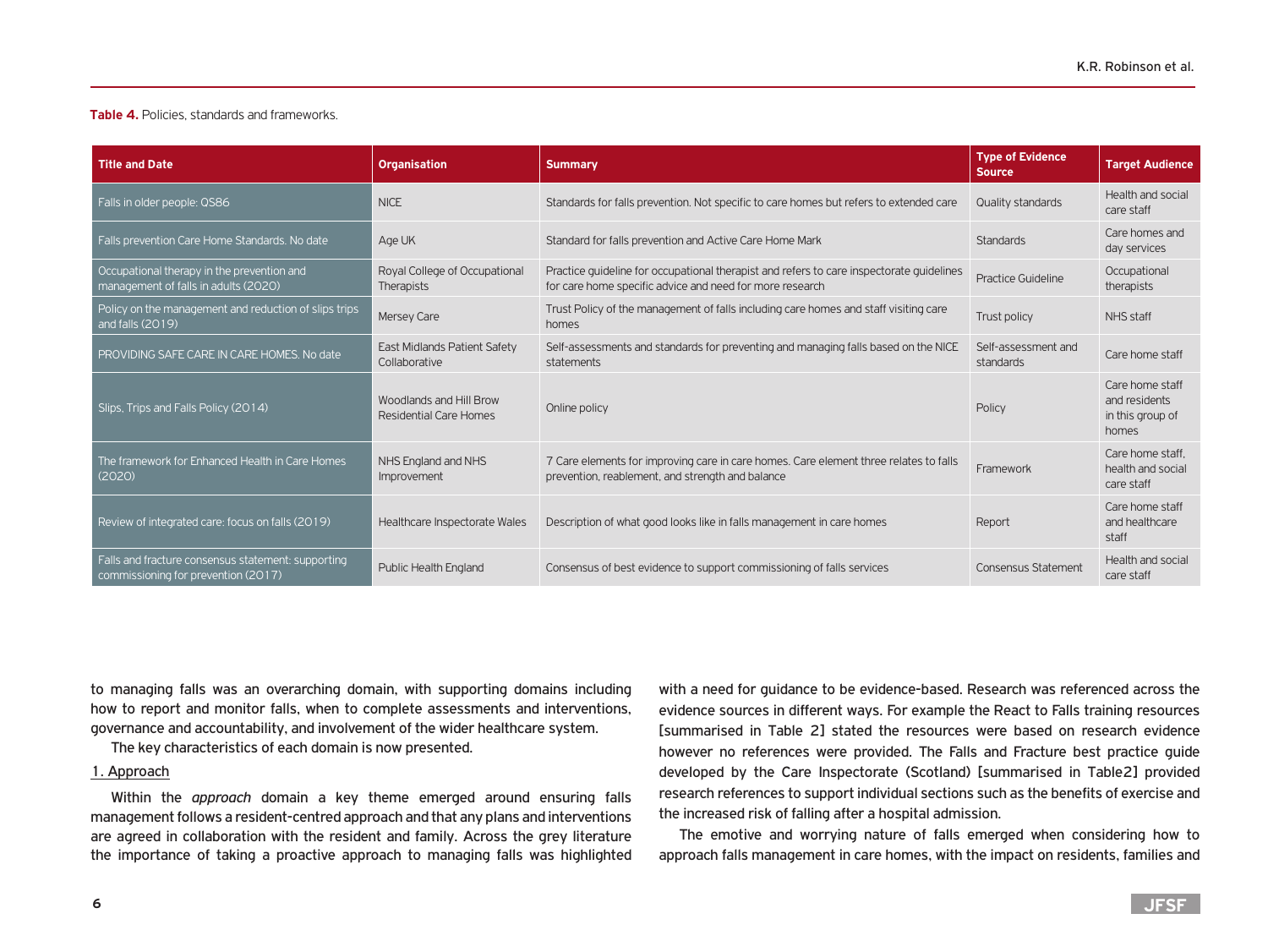

**Figure 1.** Domains of falls management.

care staff. The use of the word '*preventable*' was commonly used across evidence sources emphasising the importance of acting to prevent falls from happening. It was however acknowledged that although many falls are preventable it may not be possible to remove all risks and a more nuanced approach was evident that discussed the importance of considering individual resident needs as well as continuing to support mobility and independence.

## 2. Assessment

Across the grey literature core elements were identified of a multifactorial falls assessment. These were risk assessments including: anxiety and fear of falling, falls history, medical history, medication, mobility and balance, diet and nutrition, cognition, continence, footwear, vision and hearing and environment. The importance of linking risk assessment to management plans that removed or mitigated against risks was shown in the care home examples reviewed, for example linking a falls plan with moving and handling assessment. Who should be completing falls assessments was not clear across the literature with national guidance from NICE [summarised in Table 4] referring to specialist healthcare professionals completing falls assessments and other care home specific literature outlining the role of care home staff within components of assessment.

## 3. Intervention

Literature was consistent in suggesting that interventions should be multifactorial, individualised and targeted at identified risks. Proactively identifying risks and putting in interventions to reduce these risks were reported. These

covered a range of areas including diet, nutrition, footwear, medication and activity. The importance of considering the wellbeing of residents was stressed across the literature. Supervision and observation of residents was referenced in a small number of evidence sources as well as the potential role of technology to support resident monitoring and alert staff of risks.

### 4. Training

Many of the evidence sources identified were primarily designed as training material for care home staff. Key themes included training of all staff to ensure falls awareness, using case studies to provide practical tips and examples, and that the role needed in falls management may be different for staff working in different roles across the home. Falls champions were referenced as roles in the home to highlight the importance of falls and their potential impact. The role of residents and families and the provision of information targeted at residents and families was identified.

#### 5. Time Points

A recurrent theme was that falls assessment should be continuous, rather than restricted to particular points in the patient journey. However periods of increased vigilance and activity were required at times of high risk, for example on admission to the care home, after a fall and after a hospital admission.

#### 6. Involvement of Wider Health and Social Care System

The importance of involving the wider health system in supporting the care home in falls management was a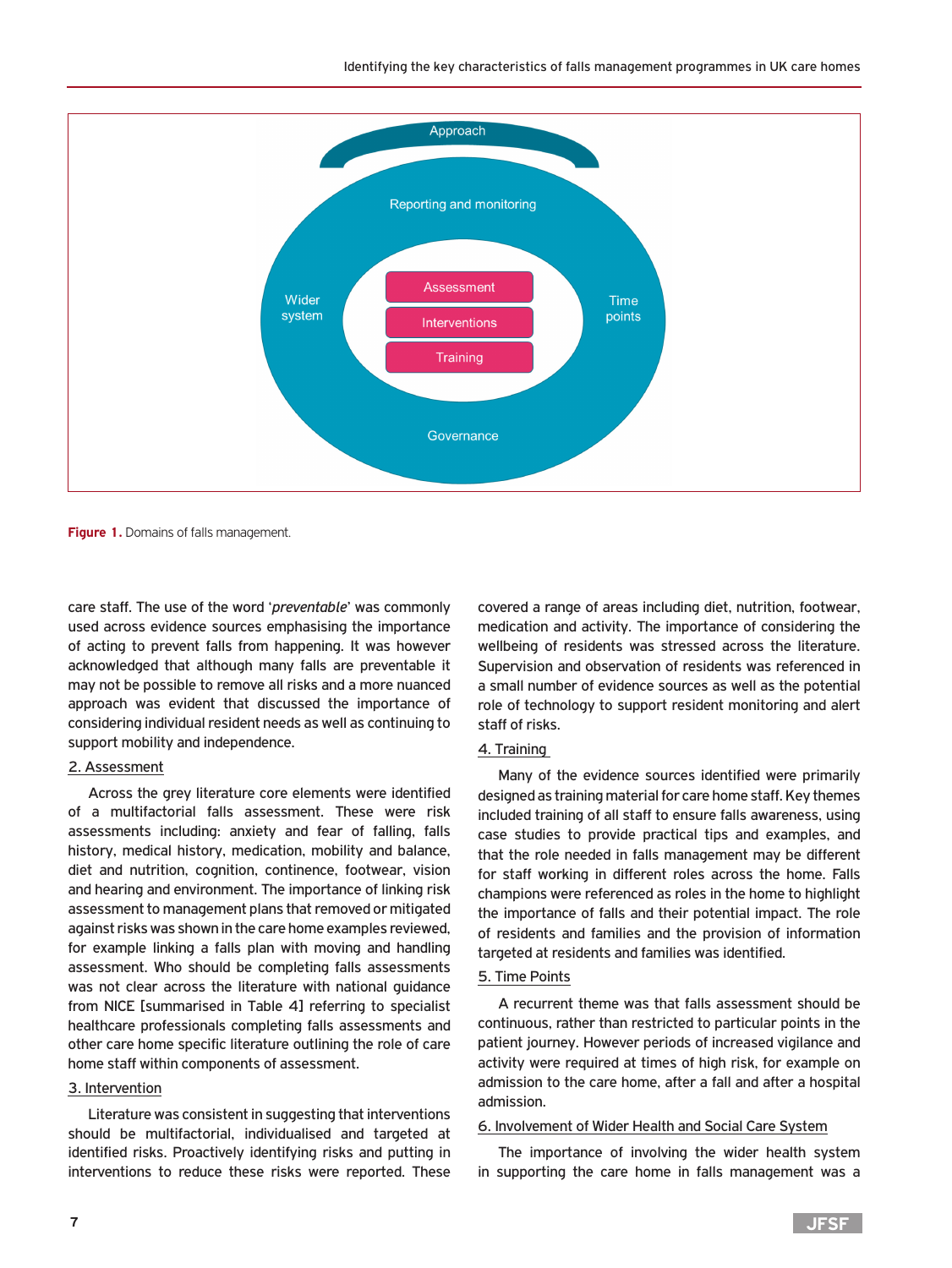consistent theme. Referring to appropriate services and professionals when required, was detailed in care home policy and training documents. For example, in the React to Falls training video and booklet [summarised in Table 2] it was suggested that support be sought when a care home had concerns which might include a medical review by a GP, nurse specialist or pharmacist.

#### 7. Reporting and Monitoring

Key to the reporting of falls were: the need for a shared and agreed definition of a fall; care home staff being alert to it being a shared responsibility for them to report a fall as quickly as possible; and the establishment of a no blame culture with an ethos of quality improvement to encourage transparent reporting of falls. Important attributes of care home policies related to having a clear post-falls protocol, including clear criteria on when to call an ambulance.

## 8. Governance

Litigation, legislation and negligence emerged as key themes relating to the governance of falls. Care home policies on falls included the responsibilities of staff in managing and recording falls. Having adequate staffing levels with appropriate skills mix was needed to ensure falls could be managed appropriately. For example the Falls and Fracture resource developed by the Care Inspectorate [summarised in Table 2] reported the increased risk of falling at night with lower staffing levels and the importance of having the right number of staff with appropriate knowledge and awareness of falls management. A case study was provided on a review of staffing levels around particular activities (such as mealtimes) where a higher number of falls had been reported.

## **Discussion**

This scoping review of the grey literature has identified the key characteristics of falls management programmes including assessment, intervention and training, for care homes in the UK. Eight domains relating to falls management were identified: the overall approach, assessment, intervention, training, time-points, governance, reporting and monitoring and including the wider healthcare system. Areas of disagreement across the literature included whether or not all falls can be considered preventable and whether or not assessments need to be completed by a healthcare professional with specialist skills and knowledge.

### *Strength and limitations*

This is a scoping review of the grey literature and therefore the findings and conclusions need to be considered in the context of the type of information included and synthesised in this review. The findings have been drawn from the literature identified from the search activities undertaken at a specific time point and may not reflect what is actually happening in the management of falls in care homes. Comment also cannot be made on the effectiveness

of the key characteristics from this type of literature or the quality of the literature. Never the less this approach was taken to identify information targeted and accessed by care homes in relation to falls management which was the aim of the review. The rapid access and development of the grey literature may reflect more closely the current practices in care homes.

The review was conducted in line with recognised methodological guidance for scoping reviews with a predefined protocol, two reviewers assessing evidence sources and a transparent approach to analysis.

### *Context*

The importance of considering individual resident needs and preferences was identified across the evidence sources in this review and this resident-centred approach is widely advocated across all aspects of care. Supporting this approach in practice can however be challenging, balancing needs and preferences with managing potential falls risks in the context of a care home environment. For example supporting the needs of a resident to be active outside of the care home may require additional staffing resources and if not available this activity may not be undertaken<sup>14</sup>.

One of the key characteristics of falls assessments and interventions was the multifactorial approach with tailored interventions based on the identified risks. This is in line with the current NICE quidelines<sup>4</sup> and may account for the consistency of this approach across the evidence sources. This guidance is however currently under review with new evidence suggesting that offering all falls interventions rather than only those related to the individual identified risk may be more effective<sup>6</sup>. This evidence is however based on research with community-dwelling older people and may not directly apply to the care home context and needs of care home residents.

Falls were considered an emotive subject in this review with the anxiety and worry of care home staff reported. The narrative around all falls being preventable potentially exacerbates the guilt of staff when a resident in their care falls and the well-being of care staff also needs to be considered. Terminology and language in the area of falls management may need to be carefully considered as if all falls are considered preventable this may lead to a lack of reporting and learning as well as impacting on resident liberty and independence.

This findings from this review present a picture of usual care for falls management in UK. The explosion of grey literature and access to online resources may reflect how care homes access information to support the delivery of care in their homes. The evidence sources in this review were freely accessible through internet and social media searches and are likely to be the resources reviewed by care homes. The peer-reviewed evidence underpinning these resources is limited and although the NICE guidance for falls prevention was frequently referenced this guidance has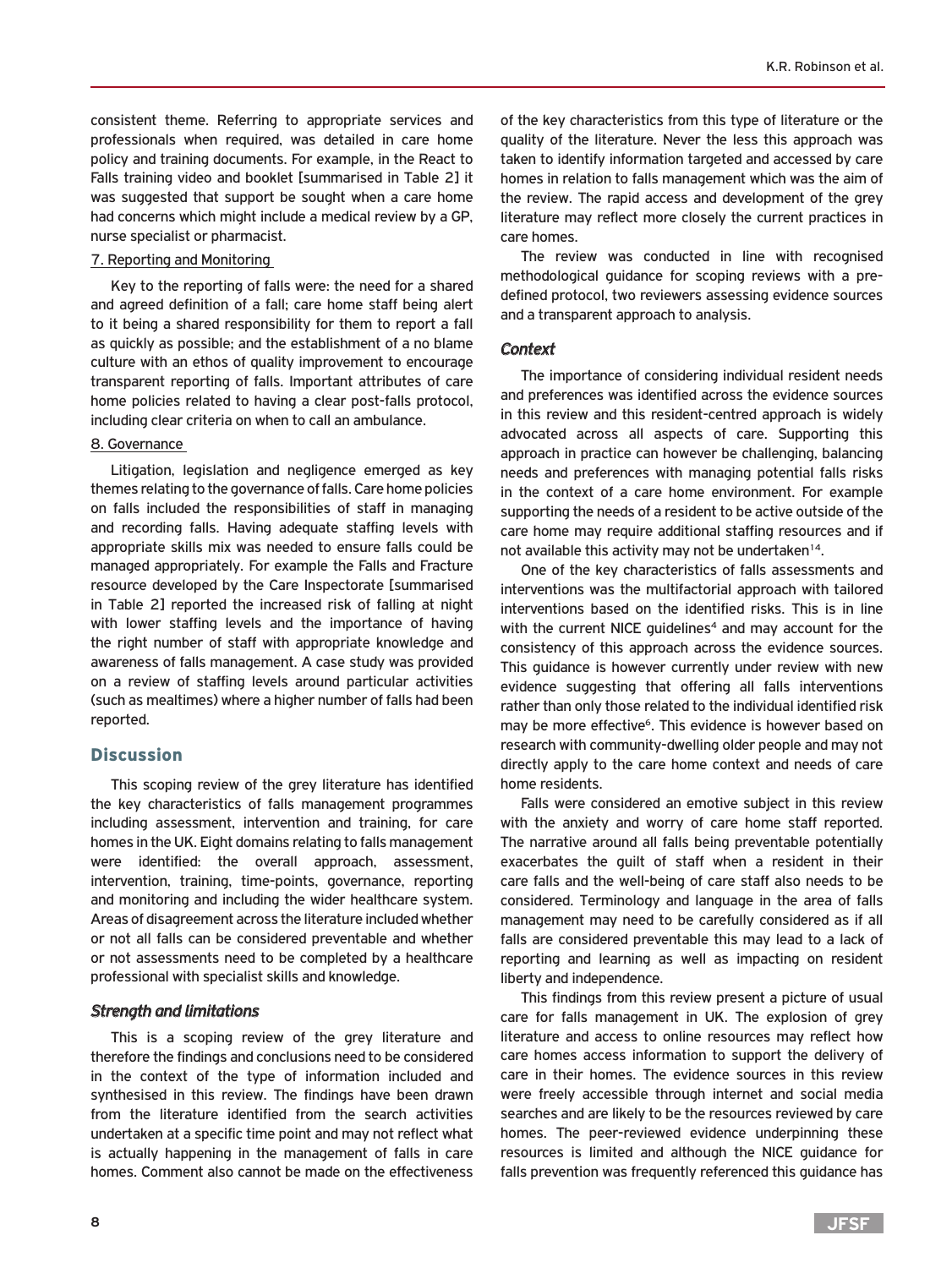limited detail specific to care home residents. The reliance on grey literature may reflect the limited research capacity within care homes with these settings not benefitting from the same research training and development opportunities offered to other healthcare settings. A greater focus on care home research has been acknowledged through initiatives such as the Enabling Research in Care Homes (EnRiCH) and the importance of working in collaboration with care home staff highlighted.

The contextual issues and challenges raised by this scoping review identify key considerations for the future implementation of falls management for care home residents. The contextual issues identified here align to established implementation frameworks such as the Consolidated Framework for Implementation Research which acknowledge key factors that influence the implementation of interventions<sup>15</sup>. For example the CFIR identifies five domains that can influence implementation which include the individual involved, the process of implementation, the characteristics of the intervention and the inner and outer settings. The contextual detail provided by this scoping review enables a greater understanding of the factors influencing the successful implementation of falls management in care homes. Implementation will need to consider the ethos and culture of the care home and consider the impact not only on the care homes, but on NHS services that interface with them, including ambulance services that might be called. Finally it will have to reconcile the tension between specialist versus care home staff assessment, and find a way to convey sophisticated nuances about risk management – that balance the risks of more aggressive approaches to falls assessment against their potential harms.

## *Research Recommendations*

Key characteristics have been identified in this review however there is a need to explore models of how to implement falls management consistently in care homes. Challenges with taking actions to reduce risks have been demonstrated and ways of working are needed where care staff are supported to feel confident to take these actions<sup>16</sup>. Further work is needed on the areas of disagreement across the evidence sources which include whether all falls are considered preventable and the specialist skills needed to carry out a falls assessment.

Further support for care home staff in the development the research awareness and understanding is needed to ensure the sector can benefit from rigorous research that is meaningful to residents, families and care home staff.

## Conclusions

Falls management for care homes in the UK is considered in a range of evidence sources including local training programmes, national guidance and specific care home policies. The contextual detail provided by this scoping review enables a greater understanding of the

factors influencing the successful implementation of falls management in care homes.

#### *Funding*

*This report is independent research supported by the National Institute for Health Research NIHR Advanced Fellowship, Dr Katharine Robinson, NIHR300115. The views expressed in this publication are those of the author(s) and not necessarily those of the NHS, the National Institute for Health Research or the Department of Health and Social Care.* 

### *Authors' contributions*

*All authors contributed to the development of the scoping review protocol, KR and AC acted as first and second reviewer and conducted the thematic analysis. All authors contributed to the interpretation of the findings, drafting and finalising the manuscript.* 

## *References*

- 1. Gordon AL, Franklin M, Bradshaw L, Logan P, Elliott R, Gladman JRF. Health status of UK care home residents: a cohort study. Age Ageing 2014;43(1):97–103.
- 2. Department of Health. Falls and Fractures: effective interventions in health and social care.le [Internet]. 2009. Available from: http://www. laterlifetraining.co.uk/wp-content/uploads/2011/12/FF\_Effective-Interventions-in-health-and-social-care.pdf - Accessed 05/01/22
- 3. Gillespie LD, Robertson MC, Gillespie WJ, Sherrington C, Gates S, Clemson LM, et al. Interventions for preventing falls in older people living in the community. Cochrane database Syst Rev 2012; (9):CD007146–CD007146.
- 4. NICE. Falls in older people: assessing risk and prevention [Internet]. 2013. Available from: https://www.nice.org.uk/guidance/cg161/ resources/falls-in-older-people-assessing-risk-and-preventionpdf-35109686728645.
- 5. Cameron ID, Dyer SM, Panagoda CE, Murray GR, Hill KD, Cumming RG, Kerse N. Interventions for preventing falls in older people in care facilities and hospitals. Cochrane Database Syst Rev 2018; 9(9):CD005465.
- 6. Hopewell S, Adedire O, Copsey BJ, Boniface GJ, Sherrington C, Clemson L, Close JC, Lamb SE. Multifactorial and multiple component interventions for preventing falls in older people living in the community. Cochrane Database Syst Rev 2018;7(7):CD012221
- 7. Logan PA, Horne JC, Gladman JRF, Gordon AL, Sach T, Clark A, et al. Multifactorial falls prevention programme compared with usual care in UK care homes for older people: multicentre cluster randomised controlled trial with economic evaluation. BMJ 2021;375:e066991.
- 8. Devi R, Martin G, Banerjee J, Butler L, Pattison T, Cruickshank L, et al. Improving the Quality of Care in Care Homes Using the Quality Improvement Collaborative Approach: Lessons Learnt from Six Projects Conducted in the UK and The Netherlands. International Journal of Environmental Research and Public Health 2020;17(20): 7601.
- 9. Seetharaman K, Chaudhury H, Kary M, Stewart J, Lindsay B, Hudson M. Best Practices in Dementia Care: A Review of the Grey Literature on Guidelines for Staffing and Physical Environment in Long-Term Care. Can J Aging / La Rev Can du Vieil 2020;1–16.
- 10. Peters MDJ, Godfrey C, McInerney P, Munn Z, Tricco AC, Khalil H. hapter 11: Scoping Reviews (2020 version). In: Aromataris E, Munn